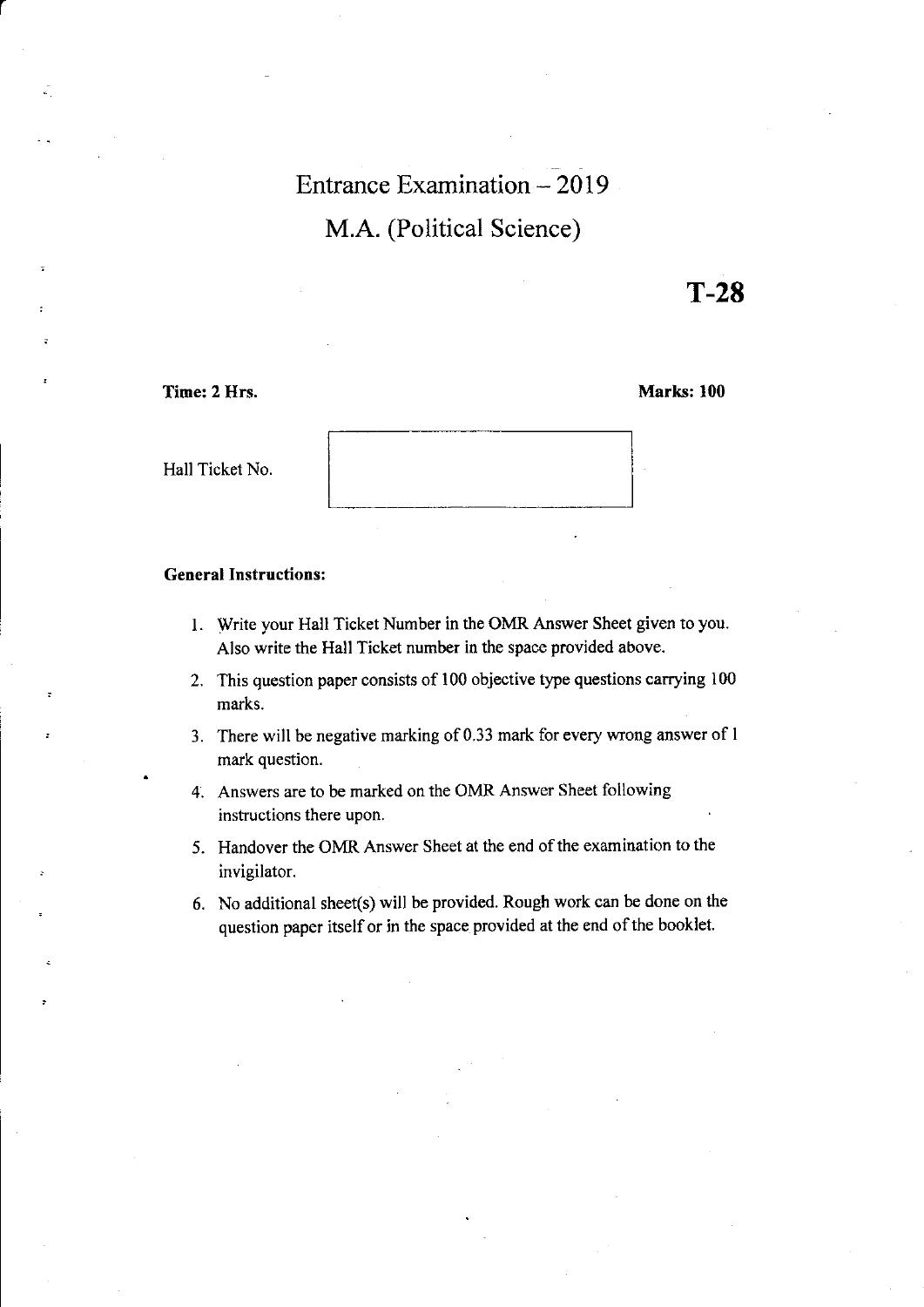- l. Who among the following ancient Greek thinkers said that the state comes to be for the sake of life, and exists for the sake of the good life?
	- A. Plato
	- B. Aristotle
	- C. Pythagoras
	- D. Epicurus
- 2. The doctrine of separation of powers is attributed to:
	- A. Machiavelli
	- B. Morgenthau
	- C. Montesquieu
	- D. Jean Bodin
- 3. The theory of *rajamandala* or circle of kings is associated with:
	- A. Kamandaka
	- B. Yajnavalkya
	- C. Kautilya
	- D. Sukra
- 4. The purusharthas include:
	- A. Artha, Dharma
	- B. Artha, Dharma, Kama, Moksha
	- C. Artha, Dharma, Kama
	- D. Dharma, Kama
- 5. In his book Social Contract, Rousseau propounded the idea of:
	- A. Legislative sovereignty
	- B. Rule by a king
	- C. Popular sovereignty
	- D. Rule by majority
- 6. The concepts of 'virtú' and 'fortuna' are associated with:
	- A. Plato
	- B. Machiavelli
	- C. Aristotle
	- D. St. Augustine
- 7. Who defines politics as "the study of influence and the influential"? A. Harold Lasswell
	- B, Frans de Waal
	- C. David Easton
	- D. Ralph Miliband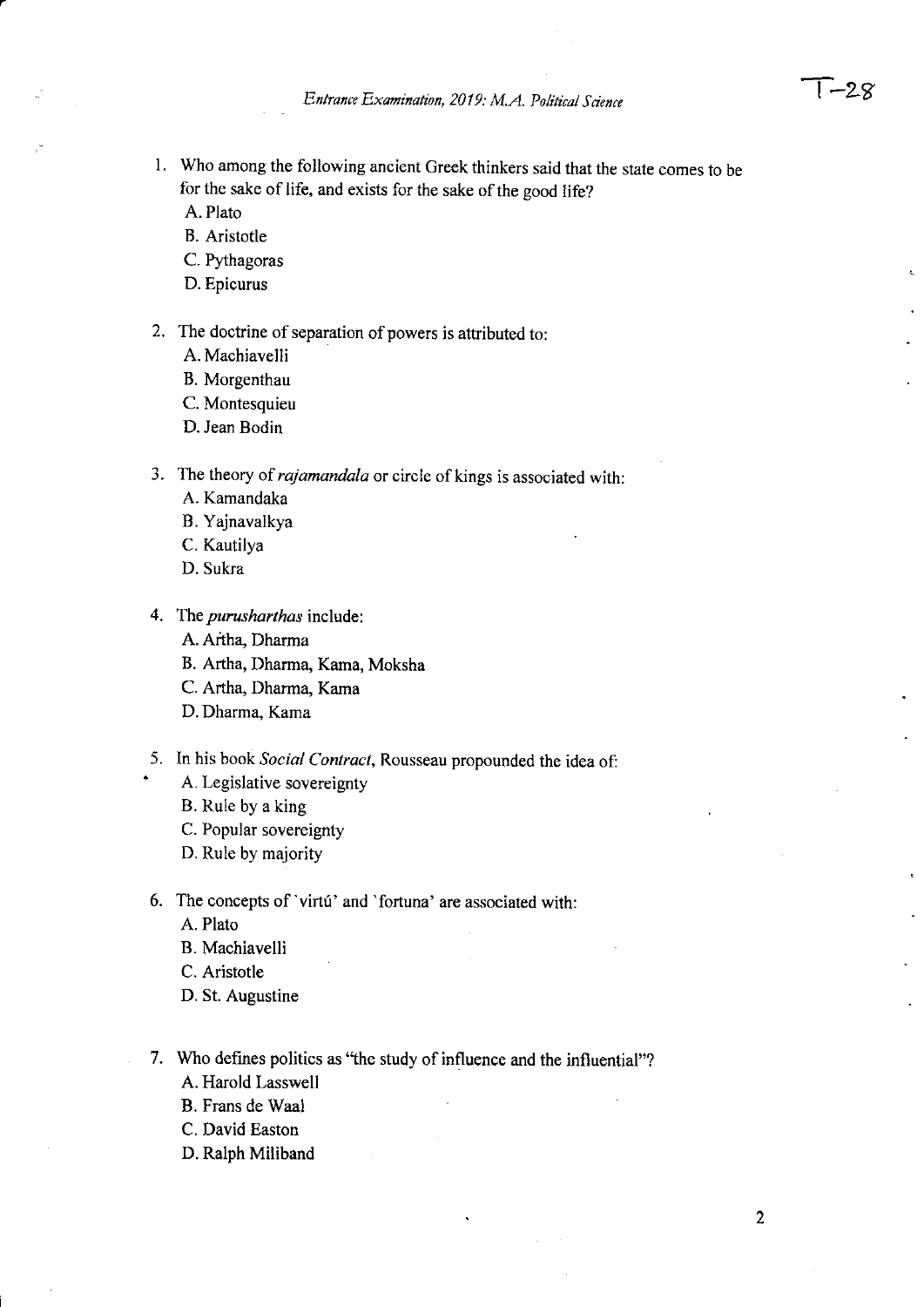- 8. According to Aristotle, polity means:
	- A. Rule of the many with their consent
	- B. Rule of the few with the consent of the many
	- C. Rule of the one with the consent of the many
	- D. Rule of the one with the consent of the few
- 9. which natural right, according to Hobbes, must not be surrendered to the state?
	- A. Right to private property
	- B. Right to unlimited liberty
	- C. Right to a privileged treatment
	- D. Right to self-preservation
- 10. General will leads to the formation of political society where individuals participate with:
	- A. Particular interests
	- B. Group interests
	- C. Majority interests
	- D. Common interests
- <sup>1</sup>1. What does M.K. Gandhi's Talisman stand for?
	- A. Swaraj for Indians
	- B. Swaraj for Untouchables
	- C. Swaraj for the Hungry
	- D. Swaraj for Black Africans
- 12. Who coined the slogan, "Educate, Agitate and Organise"?
	- A. B. R. Ambedkar
	- B. Ram Manohar Lohia
	- C. V.D. Savarkar
	- D. Mahatma Gandhi
- 13. Which of the following thinkers held that 'he who mixes his labour removes a thing from its natural state and thus acquires a property right over that thing'?
	- A. John Locke
	- B. Piene-Joseph Proudhon
	- C. Adam Smith
	- D. Mao Zedong

14. Who wrote the tract On the Subjection of Women?

- A. Mary Wollstonecraft
- B. John Stuart Mill
- C, Rosa Luxembourg
- D. Hannah Arendt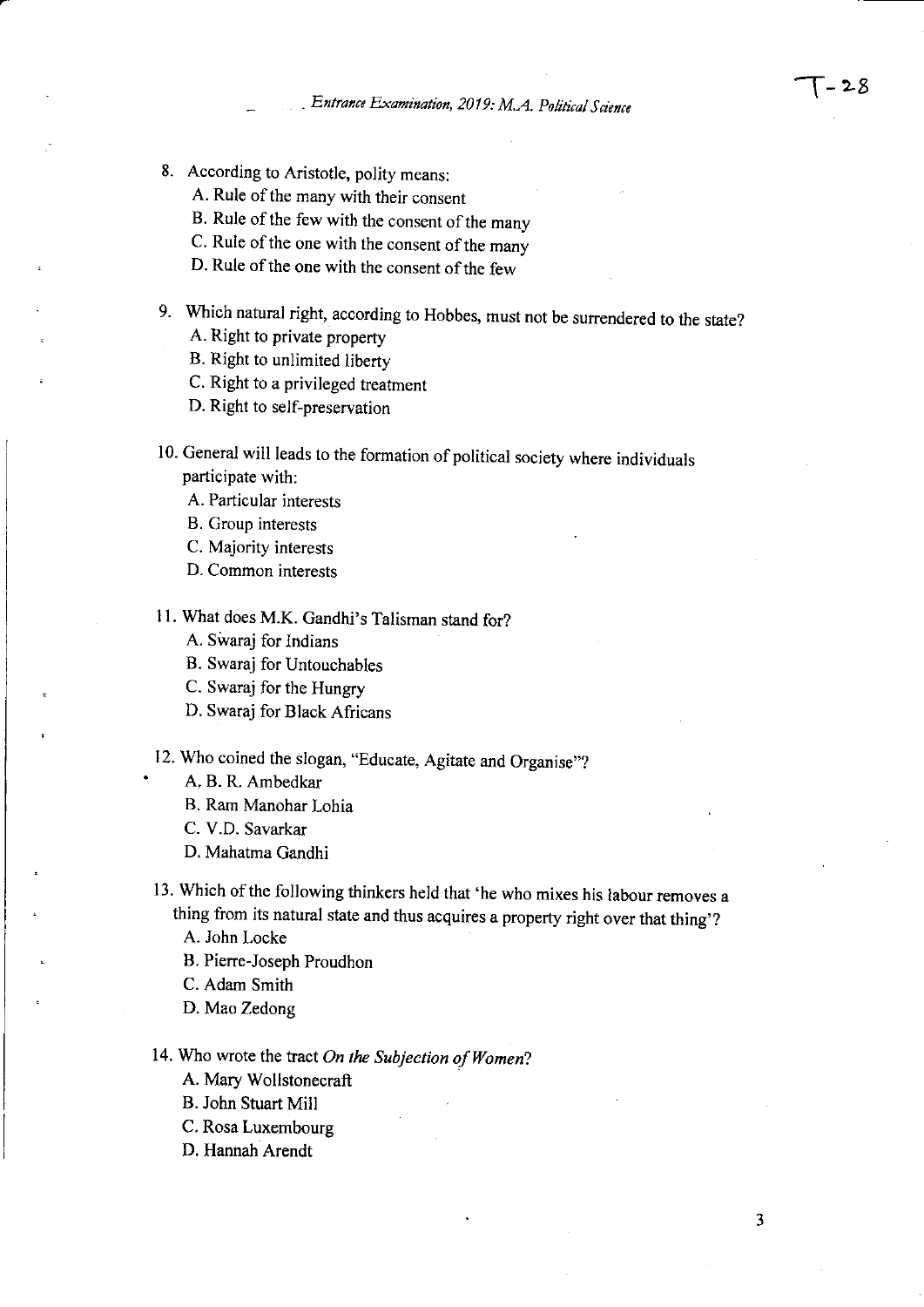- 15. According to Aristotle, when many well-off people rule for greater wealth accumulation, the regime is a:
	- A. Democracy
	- B. Monarchy
	- C. Aristocracy
	- D. Oligarchy

16. The distinction between the City of God and the City of Man is attributed to:

- A. Cicero
- B. Augustine
- C. Aquinas
- D. Rousseau
- 17. 'shanti Parva' in the Mahabharata is primarily a conversation between:
	- A. Yudhishthira and Bhishma on statecraft
	- B. Arjuna and Krishna on karma yoga
	- C. Draupadi and Yudhishthira on a Kshatriya's duties
	- D. Krishna and Duryodhana on war effort
- 18. Who said that "the character of the people is not to be blamed any more than that of princes, for both alike are liable to err when they are without any control"? A. Emperor Nero
	- B. Roman historian Titus Livy
	- C. Immanuel Kant
	- D. Niccold Machiavelli
- 19. Hobbes describes one of the following as "solitary, poor, nasty, brutish and short":
	- A. Men in the State of Nature
	- B. Life in the State of Nature
	- C. Rulers in the State of Nature
	- D. Regimes in the State of Nature
- 20. For liberalism, the most fundamental feature of the individual is:
	- A. His/her relations with other individuals
	- B. His/her relations with the State
	- C. His/her capacity to understand traditions
	- D. His/her capacity to make choices
- 21. One of the following gives central importance to racial purity and racial superiority:
	- A. Nationalism
	- B. Neo-conservatism
	- C. Nativism
	- D. Nazism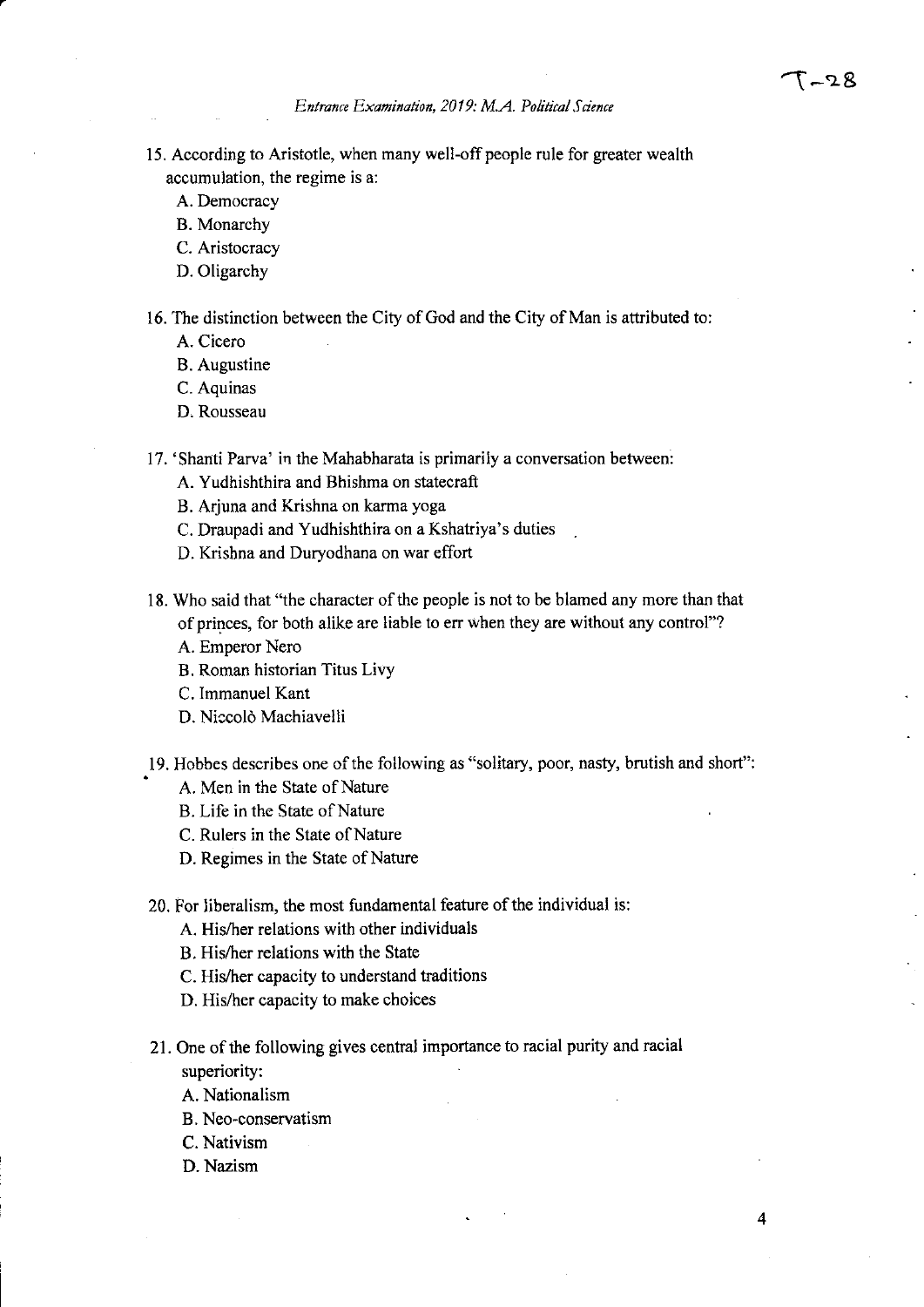22. Locke uses the description "white paper, void of all characters" to describe:

- A. Natural Law
- B. Innocence of the primitive man
- C. Innocence of children
- D. Human mind at birth

23. The doctrine of'Socialism in One Country' was proposed by:

- A. Leon Trotsky
- B. Joseph Stalin
- C. V.l. Lenin
- D. Frederick Engels
- 24. Who among the following was defeated at the Battle of Waterloo?
	- A. Benito Mussolini
	- B. Napoleon Bonaparte
	- C. Frederick the Great
	- D. Guiseppe Garibaldi

25. The idea of'Perpetual Peace' is associated with:

- A. Leo Tolstoy
- B. Mahatma Gandhi
- C. Martin Luther King
- D. Immanuel Kant
- 26. The 'Durand Line' separates:
	- A. lndia and China
	- B. India and Pakistan
	- C. Pakistan and Afghanistan
	- D. Pakistan and Iran
- 27. 'Wuhan Spirit' refers to a meeting between:
	- A. Nawaz Sharif and Li Keqiang
	- B. Narendra Modi and Xi Jinping
	- C. Xi Jinping and Donald Trump
	- D. Hu Jintao and Vladimir Putin

28. The concept of Soft Power is enunciated by:

- A. Kenneth Waltz
- B. Robert Putnam
- C. Francis Fukuyama
- D. Joseph Nye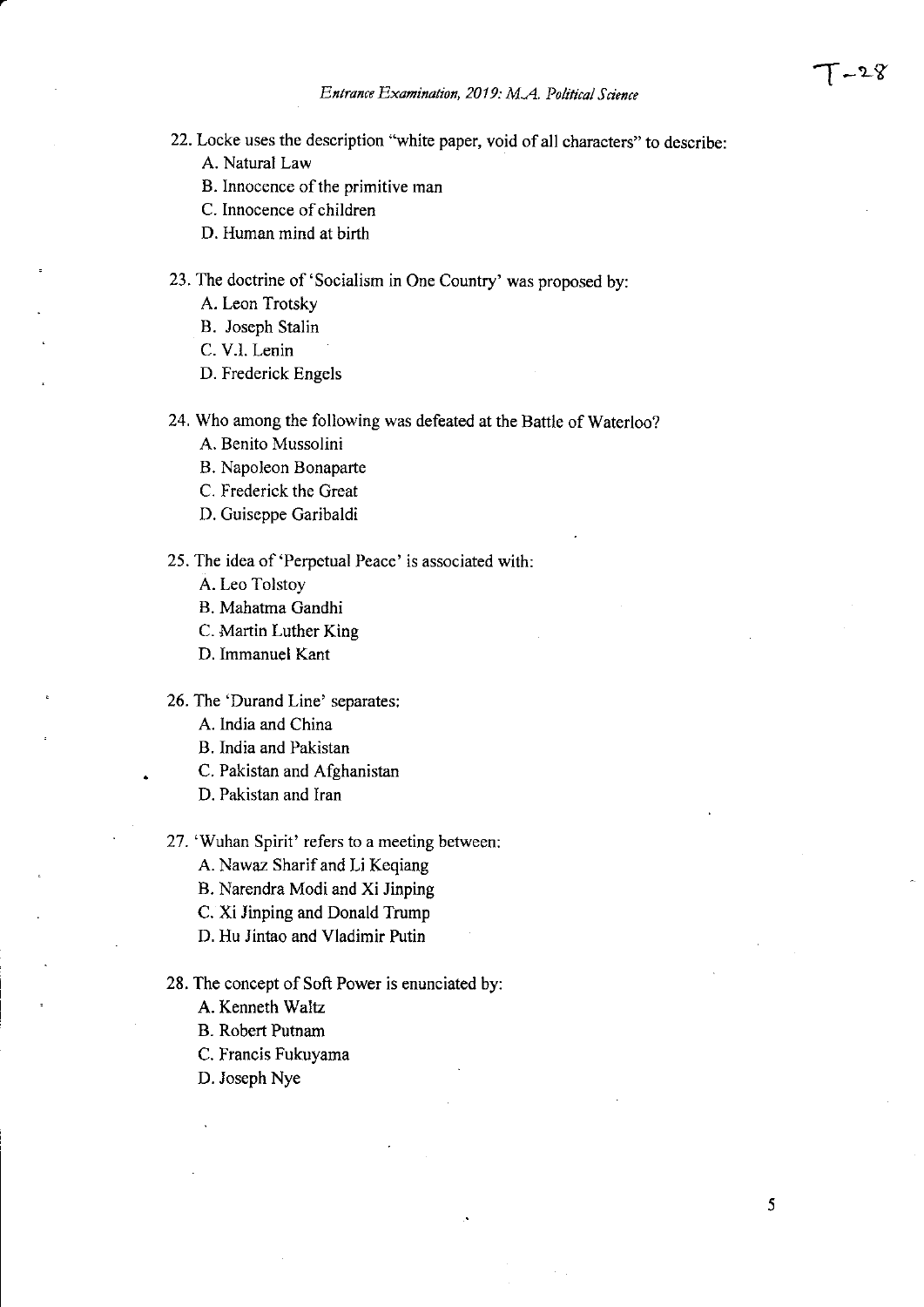- 29. India's Nuclear Doctrine includes:
	- A. Massive retaliation
	- B. Pre-emptive strike
	- C. First strike
	- D. No first strike
- 30. The notion of 'Collective Security' is mostly associated with:
	- A. League of Nations
	- B. United Nations
	- C. Concert of Europe
	- D. The Treaty of Westphalia
- 31. Which one of the following international boundaries does not exist any longer? A. 38<sup>th</sup> Parallel
	- B. 17<sup>th</sup> Parallel
	- C. 49'h Parallel
	- D. None of the above
- 32. lndia is NOT a member oF
	- A. Shanghai Cooperation Organisation (SCO)
	- B. Asia-Pacific Economic Cooperation (APEC)
	- C. Bay of Bengal Initiative for Multi-Sectoral Technical and Economic Cooperation (BIMSTEC)
	- D. Indian Ocean Rim Association for Regional Cooperation (IOR-ARC)
- 33. 'Doklam issue' is a foreign policy matter involving:
	- A. India, China and Bhutan
	- B. lndia, China and Nepal
	- C. Nepal, China and Bhutan
	- D. Nepal, India and Bhutan

34. 'Fourteen Points' statement is associated with:

A. Winston Churchill

B. Adolf Hitler

- C. Franklin Roosevelt
- D. Woodrow Wilson
- 35. In which of the following countries, legislature has more power in the making of foreign policy?

A. Canada

B. United Kingdom

C. India

D. United States of America

-T-a-8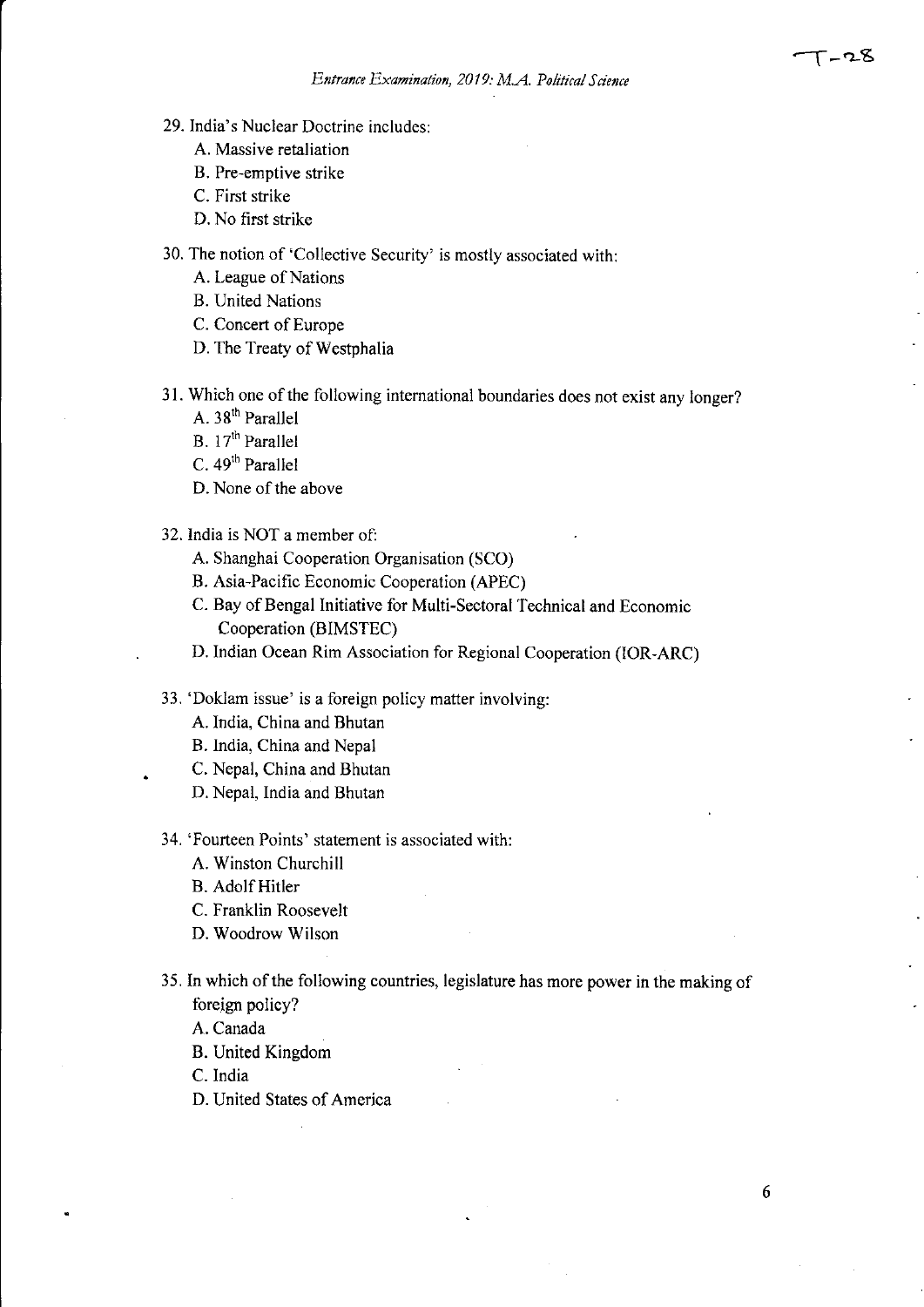- A. Systematic collection and examination of facts
- B. Study of formal legal framework
- C. Status of fhcts in formal structures
- D. How parties function in structures

37. The notion of 'bureaucratic rationality' comes from:

- A. Samuel Huntington
- B. Sidney Verba
- C. Max Weber
- D. David Easton

38. The theory of means and forces of production is associated with:

- A. Structuralism
- B. Post-colonialism
- C. Liberalism
- D. Marxism
- 39. Red tapism refers to:
	- A. Using red markings on important official documents
	- B. Helping each other in formal office work
	- C. Recruitment procedures in large organisations
	- D. Rigid conformity to formal rules and regulations

40. A catch-all party means:

- A. A political party based on the support of different views and ideologies
- B. A dominant political party that controls all political power with little or no opposition
- C. A political party contesting elections from areas where it enjoys support among all members of a social group
- D. A political party based on the support of people from all age-groups
- 41, Devolution means:
	- A. Voluntarily taking up administrative responsibility
	- B. Grant of power by an upper level of government to a lower one
	- C. Grant of funds to local self-governments based on their requirements
	- D. Owing allegiance to a higher constitutional authority

### 42. The 123'd Constitutional Amendment Act provides constitutional status to:

A. National Commission for Women

- B. National Commission for Water Distribution
- C. National Commission for Minorities
- D. National Commission for Backward Classes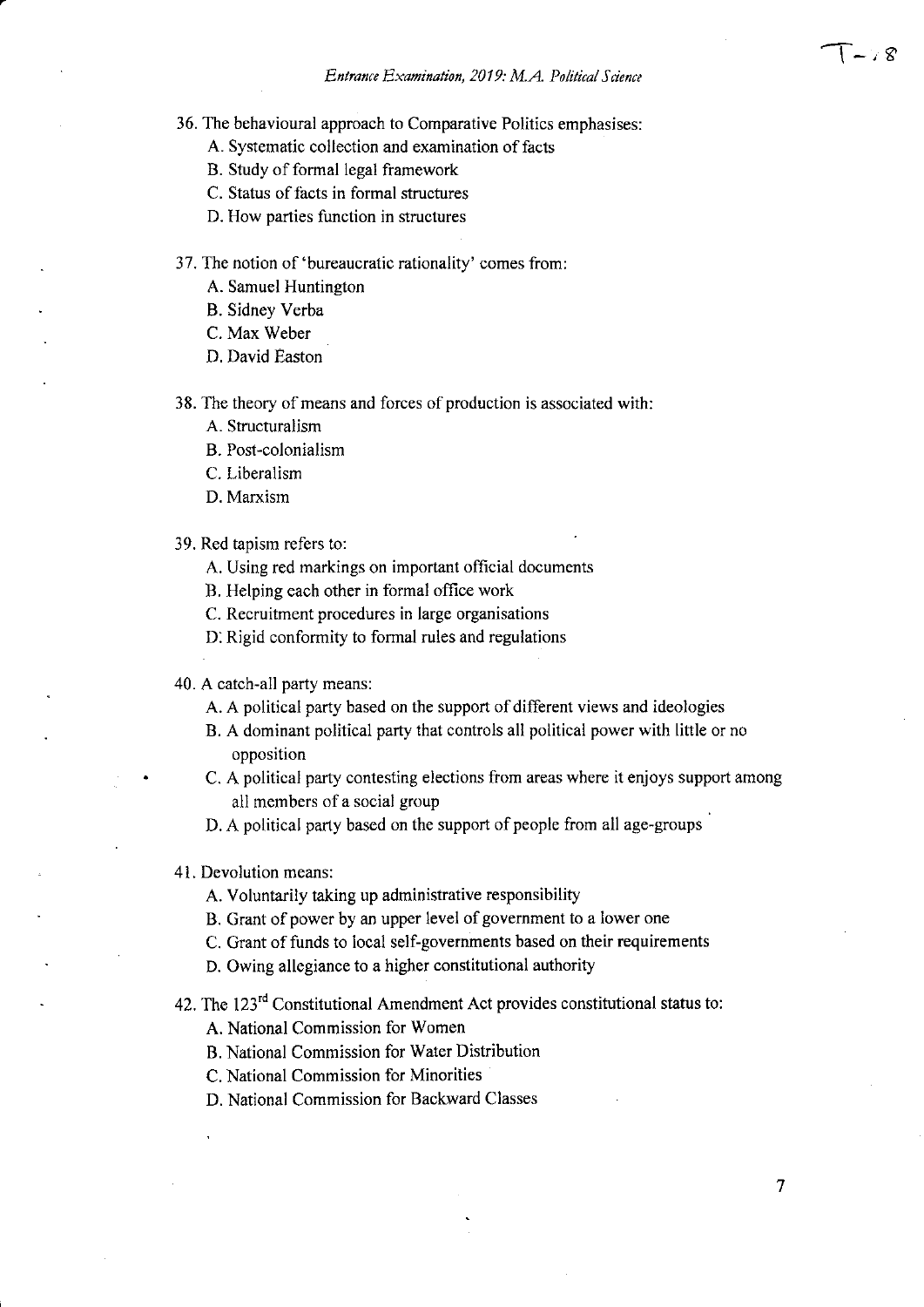43. What is the time period of UNO's Sustainable Development Goals?

- A.2000-2015
- 8.2015-2030
- c. 2000-2100
- D.2000-2050

44. The purpose of Voter-Verifiable Paper Audit Trail (WPAT) is to:

- A. Enable a voter to verify whether his/her vote was cast correctly
- B. Enable a party to verify whether a voter had cast his/her vote to its candidate
- C. Enable the election officer to ascertain whether a voter had cast the vote
- D. Verify whether a voter is on the voters' list
- 45. Who among the following developed the concept of zonc of indifference in respect of acceptance of authority by a subordinate?
	- A. Fred Fiedler
	- B. Chester Barnard
	- C. Frank Gilberth
	- D. F. Herzberg
- 46. Which of the following reports deals with relations between specialists and generalists?
	- A. Haldane Committee Report
	- B. Sarkaria Commission Report
	- C. Fulton Committee Report
	- D. Kothari Committee Report

#### 47. A new All India Service can be created by:

- . A. An amendment of the constitution
	- B. An executive order
	- C. A resolution under Article 312 of the Constitution
	- D. A statute
- 48. Which of the following is NOT true about the special status enjoyed by Jammu and Kashmir in India's federal constitution?
	- A. It stems from the peculiar historical condition under which Jammu and Kashmir acceded to the Indian Union
	- B. Article 370 of the Indian Constitution provides special status to the state of Jammu and Kashmir
	- C. All legislation enacted by the Indian parliament automatically extend to the state of Jammu and Kashmir
	- D. Citizens of the State have the exclusive right to own, inherit and transfer property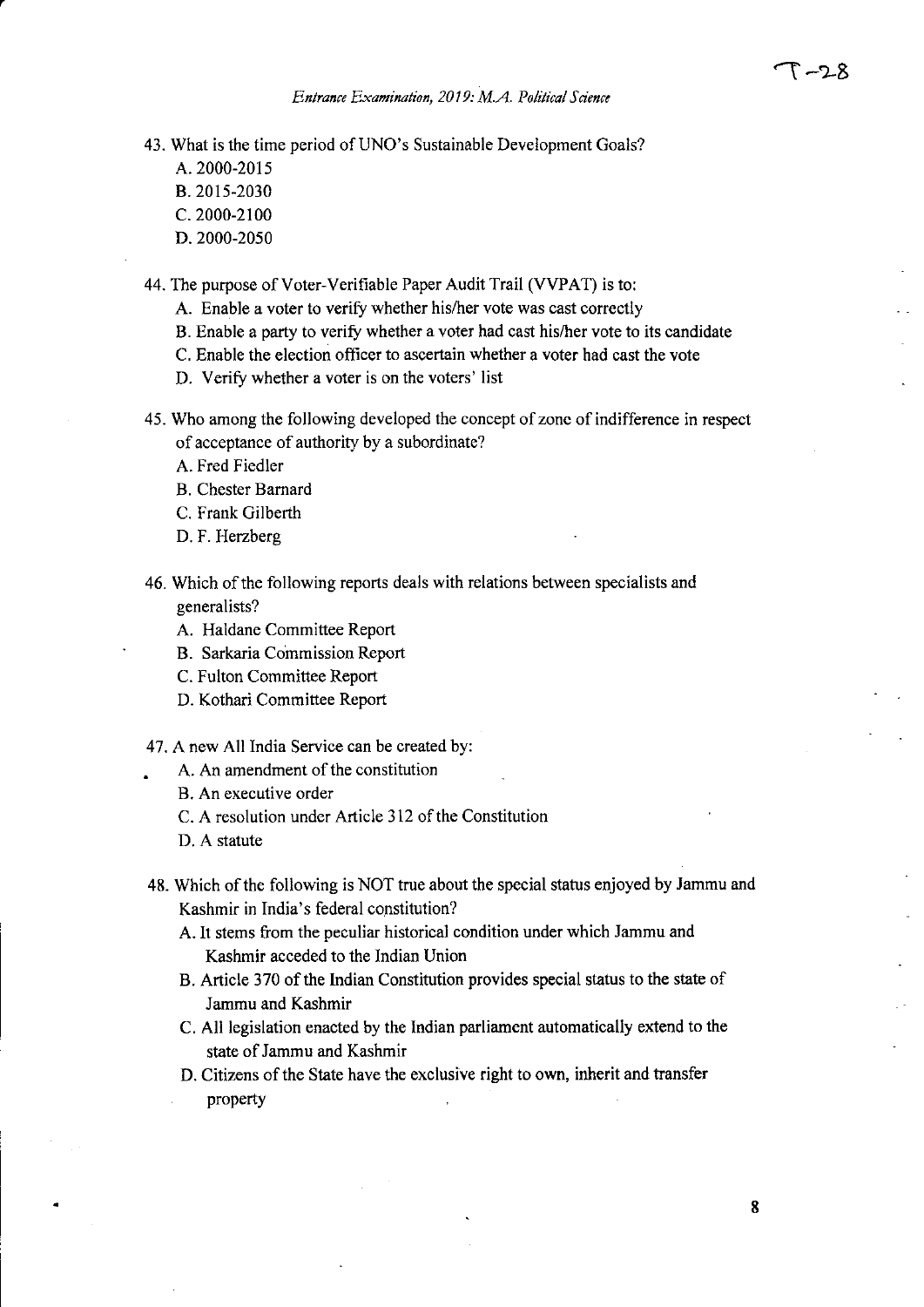- 49. Consider the following statements on Indian secularism:
	- i. It accords respect to all religions and treat them equally in the public sphere
	- ii. It does not prevent the state from addressing retrograde religious practices

Which of the above statements best represent Indian secularism?

- A. Both i and ii
- B. Only <sup>i</sup>
- C. Only ii
- D. None of the above

50. Which of the following is true about protective discrimination in India?

- A. It favours special provisions for women and children
- B. It provides for reservation of jobs for Scheduled Tribes, Castes and Other Backward Classes
- C. While it allows reservation ofjobs, it does not extend reservation in promotion of jobs to OBCs
- D. All of the above
- <sup>5</sup>L Consider the following statements:
	- i. The Council of Ministers regularly renders aid and advice to the President of India
	- . ii. The President can return advise rendered by the Council of Ministers for reconsideration only once
	- iii. Any written advice rendered twice by the Council of Ministers to the President of India on thc same manner is binding on the latter

Which of the above statements hold true?

- A. i, ii
- B. ii, iii
- c. i, ii, iii
- D. i, iii

52. Consider the following statements about Money Bill

- i. Money Bill can be introduced in either House of the Parliament of India
- ii. Money Bill can be introduced only in the Lok Sabha
- iii. The Rajya Sabha has the power to delay Money Bill for a maximum period of 14 days

Which of the above statements hold true?

- A. i, ii
- B. i, ii, iii
- c. ii, iii

D. i, ii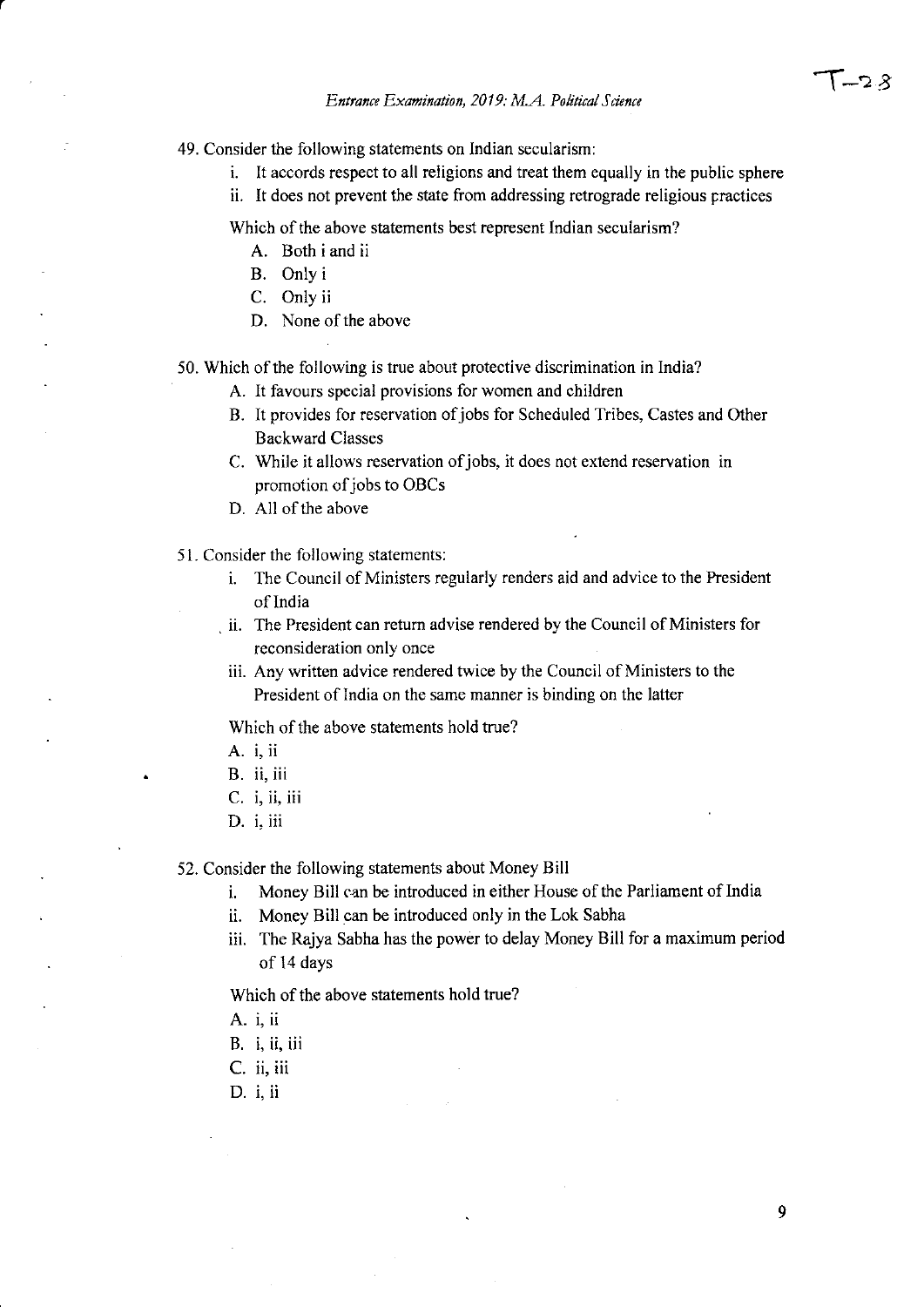- 53. Consider the following statements about 'pardon' in Indian Constitution:
	- i. Both the President of India and Governor can grant pardon
	- ii. While the President can grant pardon to punishment offered by a Court Martial, the Govemor is not empowered to do so
	- iii. While the President is empowered to grant pardon to death penalty awarded for offences committed, the Governor is not empowered to do so

Which of the above statements hold true?

- A. i, ii, iii
- B. i, ii
- c. ii, iii
- D. i, iii
- 54. In which of the following landmark cases did the Supreme Court uphold reservation for backward classes in govcmmentjobs, fix 50% limit for rescrvation, put forward the concept of creamy layer and strike down the demand for reservation for financially poor sections among the forward castes?
	- A. Indra Sawhney & Others v. Union of India (1992)
	- B. Varpal Singh v. Union of India (1996)
	- C. M.G. Badappanavar v. State of Kamataka (2001)
	- D. M. Nagraj & Others v. Union of India and Others (2007)
- 55. Who is the Chairman of the Fifteenth Finance Commission?
	- A. C. Rangarajan
	- B. Vijay Kelkar
	- C. Y.V. Reddy
	- D. N.K. Singh
- ' 56. Match the names in Lisl I with issues in Lisl II and choose a correct answer

| List I             | List II                       |
|--------------------|-------------------------------|
| a. Rajinder Sachar | 1. National Emergency         |
| b. M.S. Liberhan   | 2. Anti-Sikh riots            |
| c. J.C. Shah       | 3. Status of Muslim community |
| d. G.T. Nanavati   | 4. Babri Masjid demolition    |

|    | a | b | Ć | d |
|----|---|---|---|---|
| А. | 2 | 1 | 4 | 3 |
| B. | 4 | 3 | 2 | 1 |
| C. | 3 | 4 | 1 | 2 |
| D. | 2 | 4 | 1 | 3 |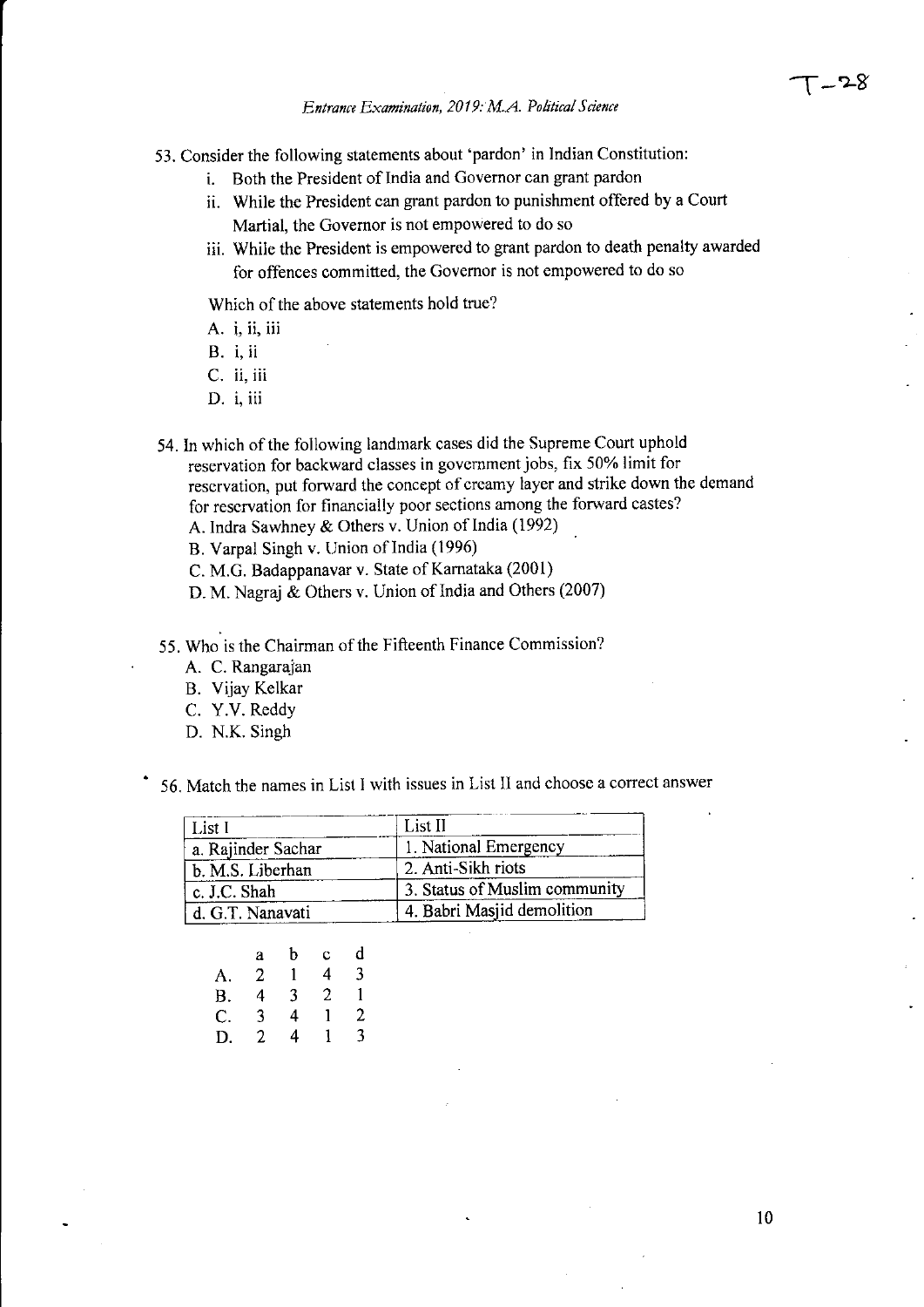57. "Such articles will never be called into operation and they would remain a dead letter. If at all they are brought into operation, I hope the President, who is endowed with these powers, will take proper precautions before actually suspending the administration of the provinces." Ambedkar. Which Article of the Indian Constitution does this speech refer to?

A. Art 123

- B. Art249
- C. Art 356
- D. Art 363
- 58. Whether Presidential Proclamation under Article 356 was justiciable and if so to what extent? Whether the dissolved Legislature can be revived if the proclamation is set aside? Whether the validity of the Proclamation can be challenged after it has been approved by Parliament? In which of the following court cases were these questions asked?
	- A. Kalyan Singh v Union of India
	- B. S.R. Bommai v Union of India
	- C. State of Rajasthan v Union of India
	- D. A.K. Gopalan v State of Madras
- 59. Social and religious life cannot be separated easily in the Indian contcxt, especially since religion covers almost every aspect from birth to death. Who among the following is the final authority to draw the line between matters of religious nature and secular activities in India?

A. Speaker of Lok Sabha

B. Judiciary

- C. Religious leaders
- D. President of India

60. The constructive vote of no-confidence is associated with:

A. Japan

B. Australia

- C. Germany
- D. Russia

61. Structural Functionalism is a product of:

- A. Traditional Political Science
- B. The Post-Behavioural Period
- C. The Second Scientific Revolution
- D. The Behavioural Revolution

#### 62. Which of the following is not true of traditional comparative politics?

- A. Narrow empirical scope
- B. Formal legal approach
- C. Studied political behaviour
- D. Lack of systematic comparison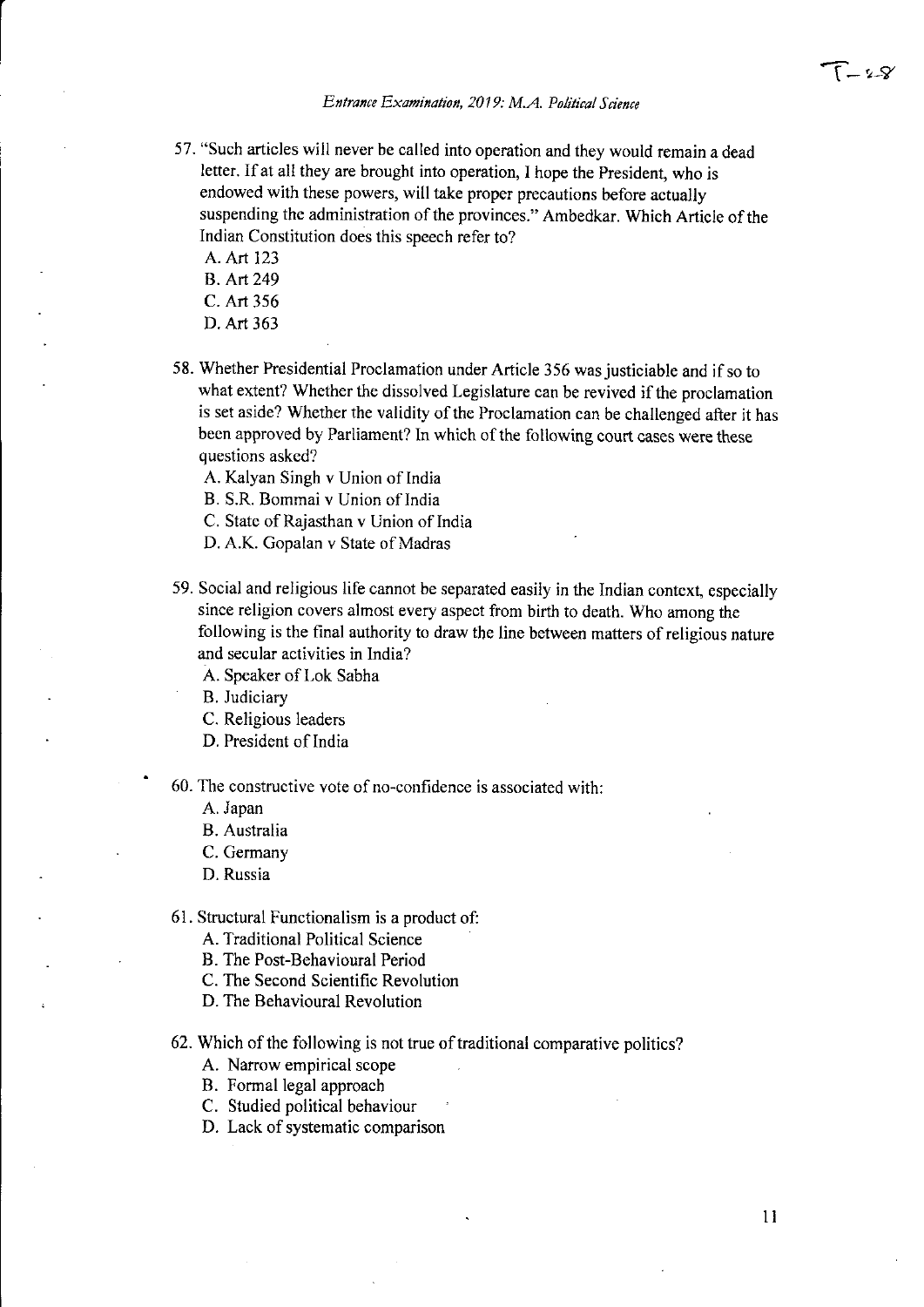- 63. The transition to societies in which education and knowledge replace capital and manufacturing as key resources is referred to as:
	- A. Postmodemism
	- B. Post-industrial revolution
	- C. Post-materialism
	- D. Managerial revolution
- 64. Match the electoral systems in List I with counties in Lisl II and choose a correct answer

| List I                              | List II    |
|-------------------------------------|------------|
| a. Mixed Member Proportional System | 1. Sweden  |
| b. First Past The Post System       | 2. France  |
| c. Two Round System                 | 3. India   |
| d. List Proportional System         | 4. Germany |

|           | a | b | Ċ | d |
|-----------|---|---|---|---|
| А.        | 4 | 3 | 2 | 1 |
| <b>B.</b> | 4 | 3 | 1 | 2 |
| C.        | 2 | 3 | 4 |   |
| D.        | 2 | 4 | 1 | 3 |

- 65. Which of the following countries is Islamic Revolutionary Guard Corps associated with?
	- A. Afghanistan
	- B. Syria
	- C. Iran
	- D. Pakistan

66. President of India is elected by the members of

- A. All Members of Parliament, State Legislative Assemblies and Legislative Councils
- B. Elected members of the Parliament and State Legislative Assemblies
- C. Members of State Legislative Assemblies and State Legislative Councils
- D. Elected Members of Lok Sabha and Rajya Sabha

67. The minimum age for becoming a candidate for Rajya Sabha election is

- A. 21 years
- B. 25years
- C. 30 years
- D. 35 years

68. President can remove a member of Union Cabinet on the advice of

- A. Vice-President
- B. Prime Minister
- C. Chief Justice of Supreme Court
- D. Attorney General of India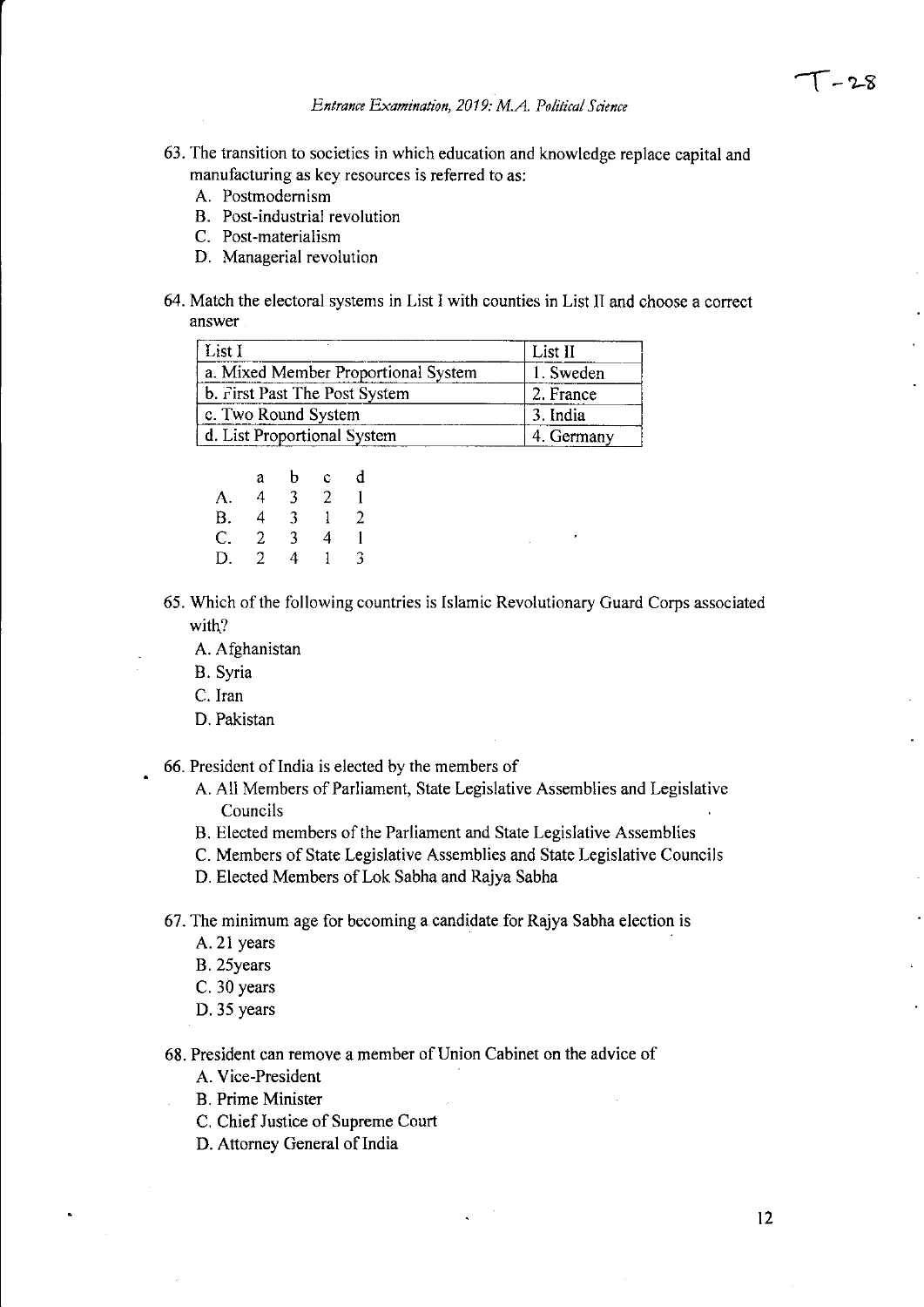- 69. Concurrent List in the Constitution refers to legislative, administrative and financial matters over which
	- A. State governments have an exclusive jurisdiction
	- B. Central government has an exclusive jurisdiction
	- C. President has exclusive jurisdiction
	- D. Both the Central and State govemments have jurisdiction

# 70. Who was appointed as India's first Lokpal in2019?

- A. J.S. Kehar
- B. Pinaki Chandra Ghose
- C. Sunil Arora
- D. Ranganath Misra

 $\Gamma$   $-$  2-8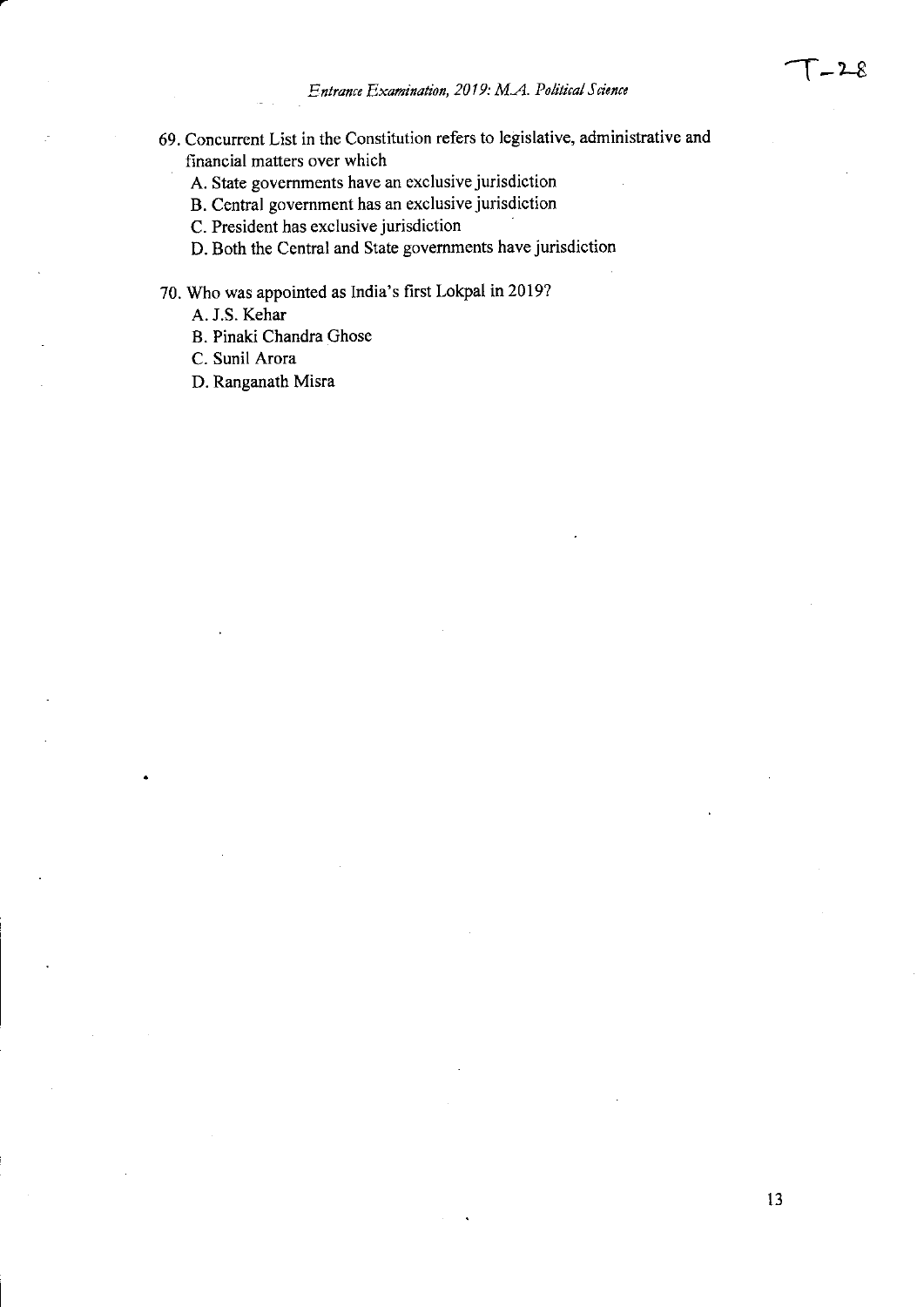Read the passages given below and answer the questions that follow each of the passages.

#### Passage l:

A forecast of a below average monsoon in 2019, after last year's erratic rainfall that flooded Kerala and crippled agriculture in eastem and westem States, is a cause for worry. If the assessment from one agency, Skymet, is any indication, there is a prospect of El Niño, often associated with drought conditions, taking hold. This must, of course, be considered along with other factors that seem to weaken the El Niño link, such as dipole weather phenomenon in the Indian Ocean. Should the monsoon, which normally sets in between June I and July 15 across the country, tum out to be deficient, it will add to the pressures on rural employment and the economy as a whole.

Things may become clearer when the Indian Meteorological Department also issues its forecast, although error margins and the erratic nature of rainfall in different regions render the exercise fraught with uncertainty. Last year, for instance, the realisation of rainfall was 91% of the long-term average, while the prediction was for 97%. [....] It is the responsibility of State administration to prepare for the likelihood of a heat spike... to prevent loss of life and extreme distress to communities. Official agencies and NGOs should start adopting the drill on this, using the template drawn up by the National Disaster Management Authority.

The key elements of protection in a heat wave are avoiding exposure during the hottest part of the day around noon, especially in the case of senior citizens, staying adequately hydrated, wearing suitable clothing including headgear, and creating shade in public places. These messages and weather alerts can be disseminated through television, mobile phone messaging and social media platforms. Urban local bodies in particular have a responsibility to care for the large number of vulnerable city dwellers. Yet, few cities have drawn up proper heat action plans to respond to extreme weather or made them public.

[The Hindu, Editorial, 8 April 2019]

- 71. The relationship between the El Niffo and drought suggested by the Editorial is:
	- A. A functional relationship
	- B. That of correlation
	- C. That of a mere chronological sequence
	- D. That of simultaneous occurrence

72. The exercise of forecasting monsoon is difficult because:

- A. There are two agencies coming up with two different predictions
- B. Sufficient data is not available
- C. The idea of a long-term average is faulty
- D. The acknowledged possibility of error makes the prediction inaccurate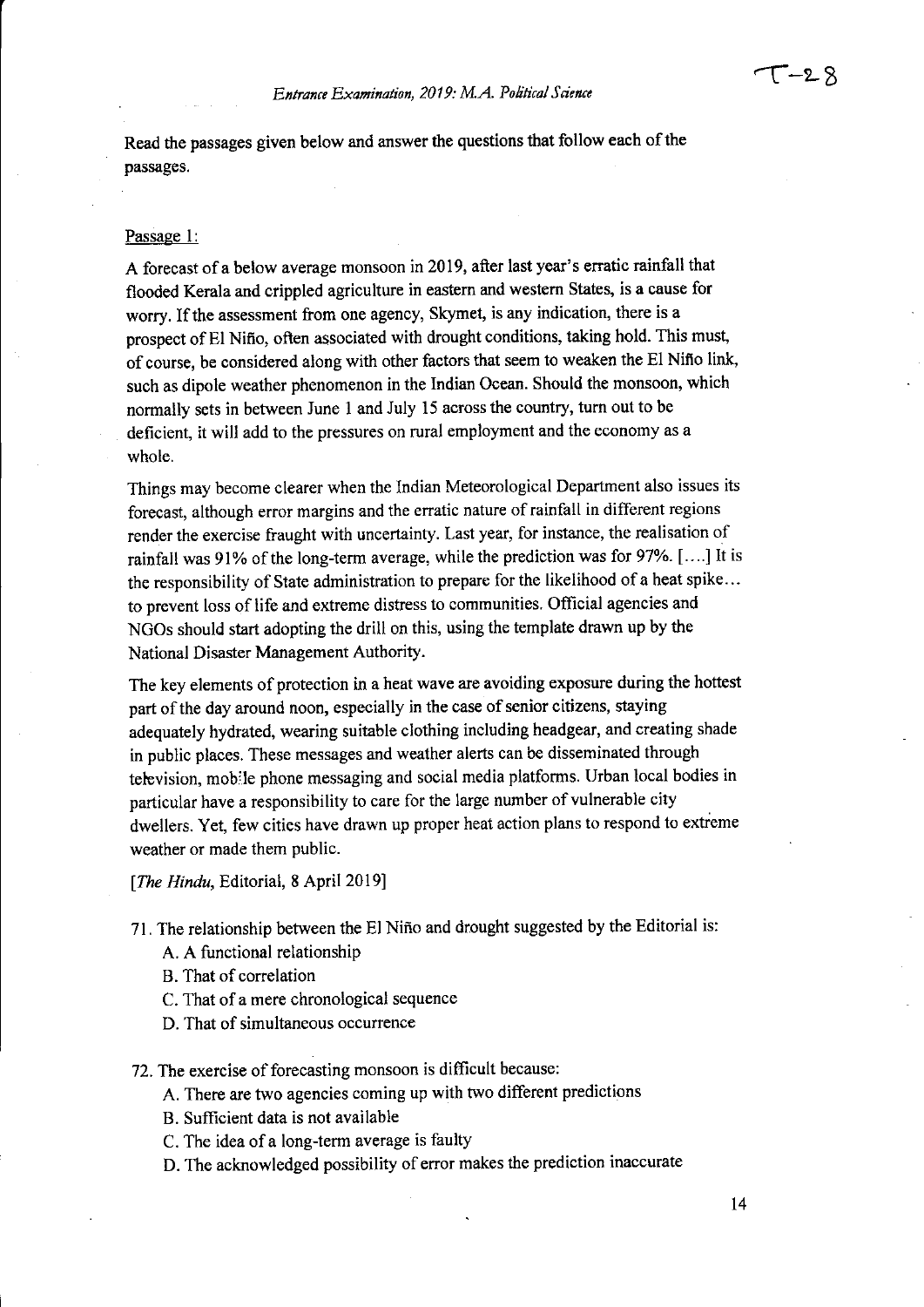- 73. The Editorial suggests:
	- A. That the NGOs should drill wells
	- B. That the Govemment agencies should drill wells
	- C. That Government agencies should use military for fighting the summer heat
	- D. That there should be a rehearsal of the standard procedures by the NGOs and the Government agencies
- 74. The important points of the plan to combat heat are:
	- A. To send weather alerts
	- B. To create spots of shade in public places
	- C. To encourage people to cover their heads while in the sun
	- D. All of the above
- 75. The vulnerablc sections mentioned in the Editorial are:
	- A. The elderly and those who live in cities
	- B. The urban population
	- C. The daily wage workers
	- D. Traffic police

76. The media mentioned for sending weather alerts excludes:

A. Newspapers

B. Radio

- C. Announcements fiom public address systems
- D. All of the above

#### Passage 2:

I am a worshipper of non-violence and so are you. Many amongst you have faith in it. I have been a worshipper and servant of non-violence for fifty years. There is no exaggeration here. I shall complete seventy soon. My faith in non-violence and my conscious effort to achieve it has been there since I was fourteen or fifteen. Since then I have had my faith in non-violence, based on reason. And my worship oftruth dates even further back. For more than fifty years I have in my dealings, been relying on truth alone. Only such dedicated conduct results in knowledge and wisdom. If a person who has always acted in accordance with truth and non-violence for more than fifty years makes the claim that he has this one thing, it cannot be called arrogance... Truth and non-violence are the objectives of the Gandhi Seva Sangh. But if we practise these only in our struggle against the govemment and not in our private dealings or in interprovincial relationships, what would we gain?

If in our dealings with friends we are not on our guard and do not practice truth and non violence, but make use of them only in politics, it would amount to practising diplomacy. Truth can also be uttered diplomatically. I do not approve of the English saying "honesty is the best policy'. I do not wish to use truth and non-violence for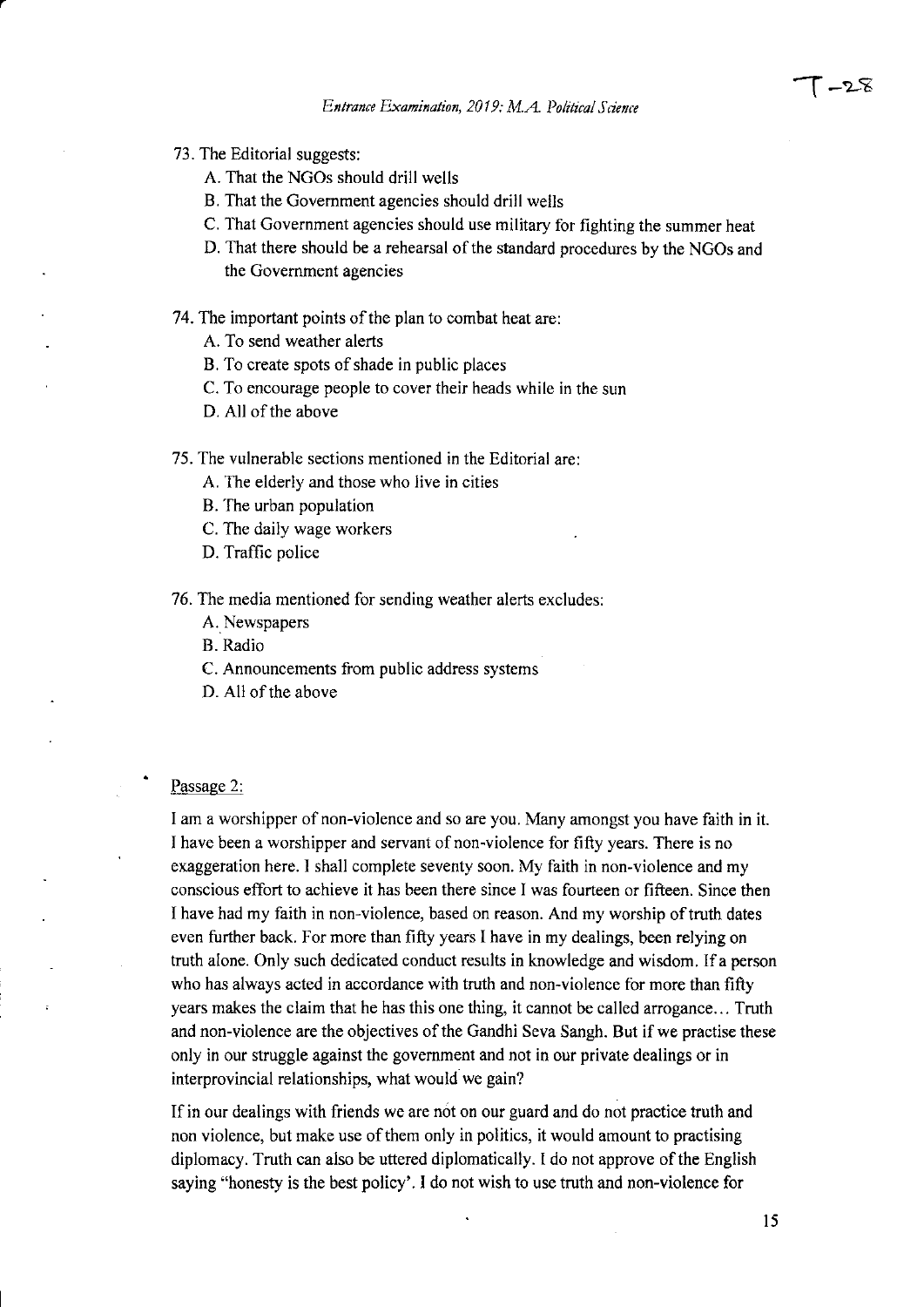diplomatic purposes. I am talking of ultimate values. Ifl am truthful and non-violent in my worldly dealings and if the world responds to me with contempt and if as a result, I lose faith in them, my non-violence is useless. Then it is merely the best form of diplomacy. You should not take it for an ultimate value...

Hence I ask you, is your non-violence the non-violence of the coward, the weak, the helpless, the timid? In that case, it is of no value. A weakling is a born saint. A weak person is obliged to become a saint. But we are soldiers of non-violence, who, if the occasion demands, will lay down our lives for it. Our non-violence is not a mere policy ofthe coward. But I doubt this. I am afraid that the non-violence we boast of might really be only a policy. It is true that, to some extent, non-violence works even in the hands of the weak. And in this manner, this weapon has been useful to us. But if one makes use of non-violence in order to disguise one's weakness or through helplessness, it makes a coward of one. Such a person is defeated on both the fronts. Such a man cannot live like a man and the Devil he surely cannot become. It is a thousand times better that we die trying to acquire the strength of the arm. Using physical force with courage is far superior to cowardice. At least we would have attempted to act like men.

[Raghavan Iyer (ed). The Moral and Political Writings of Mahatma Gandhi, 1987]

77. In this passage, Gandhi links the English saying about honesty to:

- A. Truth
- B. Diplomacy
- C. Non violence
- D. Dishonesty

78. Gandhi claims that his faith in non-violence is based on:

- . A. Reason
- B. Emotion
- C. Experience
- D. All of the above
- 79. Gandhi exhorts his followers to practise truth and non-violence not only against the government but also in:
	- A. Dealings with friends
	- B. Interprovincial matters
	- C. Dealings with enemies
	- D. All of the above

80. From the passage one gets the sense that this message was addressed to:

- A. The Congress Party
- B. Candhi Seva Sangh
- . C. The British
	- D. General Readers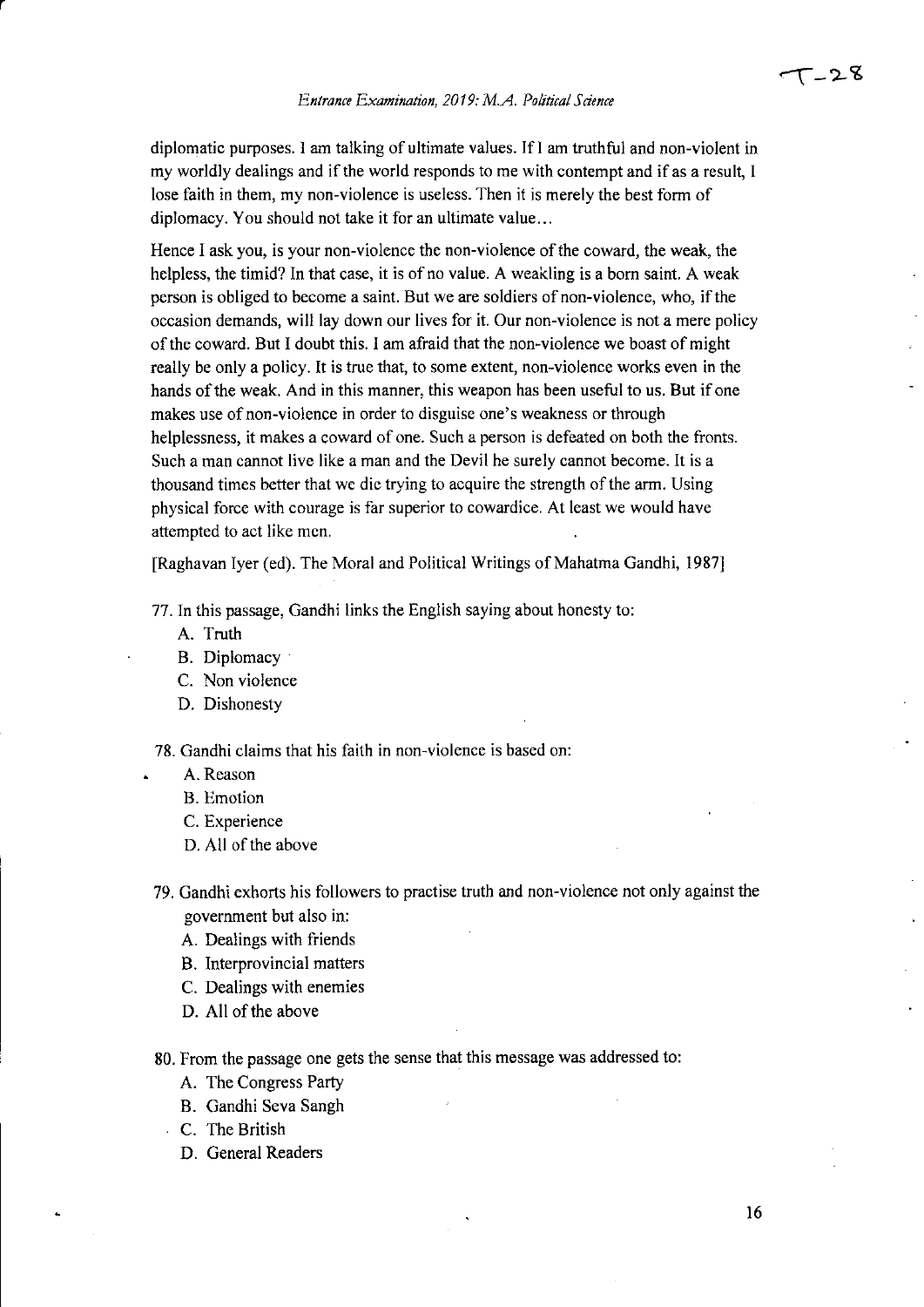- 81. What distinguishes the soldiers of non-violence is that:
	- A. They disguise their weakness
	- B. They disguise their helplessness
	- C. They are willing to give up non-violence
	- D. They will give up their lives for it

82. Gandhi does not deny that non-violence of the weak is:

- .A. Always useful
- B. A relative value
- C. An ultimate value
- D. Effective to some extent

#### Passage 3:

Seven out of eight South Asian states, namely Afghanistan, Bangladesh, Bhutan, India, Nepal and Pakistan and Sri Lanka which account for almost thc entire region's space and population, are both refugee/migrants receiving and sending countries. The only exception is Maldives. Against the region's 1.5 billion population, its tiny population of 300,000 is of little consequence. Moreover, its strictly Sunni social order does not permit any non-Sunni settlement anywhere in its 1,100 islets, not even as spouses of its own citizens. Afghanistan is primarily a refugee sending country, particularly since 1970s when its politics entered into an unoertain phase following the ouster of its King, Mohammed Zahir Shah. Bangladesh, which was earlier East Pakistan, has a long history of both receiving and sending migrants in which both India and Pakistan are involved. Lately, it has been hosting refugees from Myanmar. Bhutan has received migrants from India's Nepalese majority areas as well as from Sikkim (now a state in lndian Union, was till 1975 an independent monarchy) and sent refugees to Nepal, and to India as well. Being centrally located India has received refugees/migrants from Afghanistan, Bangladcsh, Bhutan, Nepal, Pakistan and Sri Lanka and has sent refugees/migrants to Nepal and undivided Pakistan. Nepal has received migrants from India and Bhutan and sent migrants to India. Pakistan has received migrants from India and Afghanistan to some extent even from Bangladesh. During partition, it sent refugees to India. Sri Lanka has sent both Indian Tamils and Sri Lankan Tamils to India as two distinct categories, firs1 as unwelcome settlers in their country and second as refugees in search of security from the Sri Lankan state oppression. [Partha Ghosh, Migrants, Refugees and the Stateless in South Asia. 2016]

### 83. What, according to the passage, constitute the reasons for the low rate of receiving of migrants by Maldives?

- A. Religious and Social issues
- B. Economic and Social issues
- C. Social and Security issues
- D. Economic and Security Issues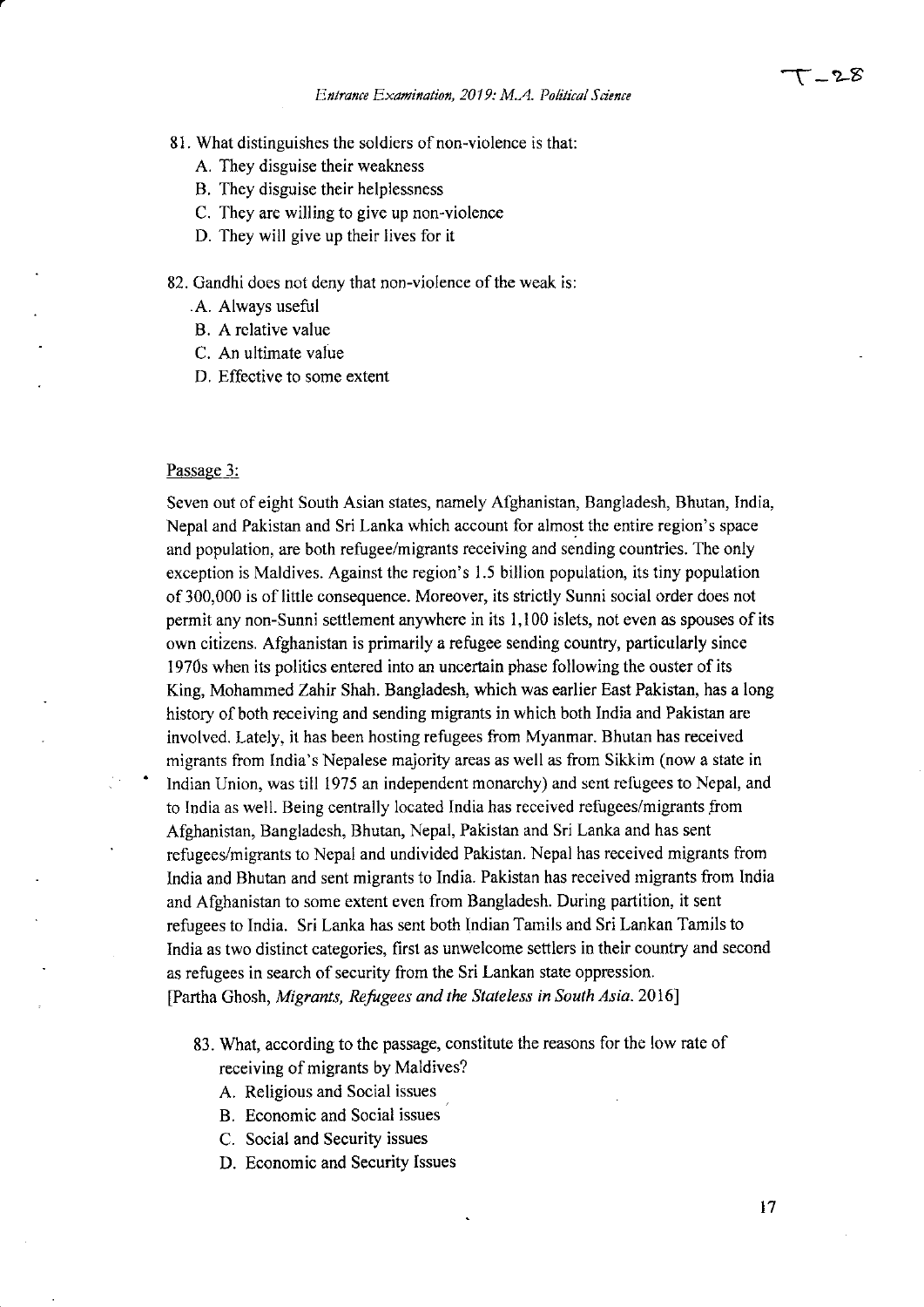- 84. Migrants/refugees from which countries, according to the passage, were
	- received by Bangladesh till date?
	- A. India, Pakistan and Myanmar
	- B. India, Myanmar and Bhutan
	- C. Nepal, Pakistan and India
	- D. Myanmar, Pakistan and Nepal
- 85. What is the main reason behind India's receiving of refugee/migrants from majority of the states in South Asia?
	- A. Geographic factors
	- B. Cultural factors
	- C. Economic factors
	- D. Strategic Factors

#### 86. Country that does not take refugees?

- A. lndia
- B. Nepal
- C. Maldives
- D. Bhutan
- E. None of the above
- 87. According to this passage, which are the states that received less/no migrants/refugees?
	- A. Bhutan, Nepal, Sri Lanka
	- B. Nepal, Afghanistan, Maldives
	- C. Maldives, India, Nepal
	- D. Afghanistan, Sri Lanka, Maldives

88. Which state can be called an exclusive refugee sending state?

- A. Afghanistan
- B. Nepal
- C. Pakistan
- D. India

#### Passage 4:

In recent years, there has been a new wave of democratization process globally and the African continent is witnessing a new drive towards the promotion of democracy and good govemance. From the North, to the East, South and West of Africa, authoritarian regimes are giving way to democratic governments. The new drive towards democracy and good governance is currently sweeping through Africa like a wild bushfire and many African countries recently transitioned from authoritarian to democratic forms of governance in consonance with the global trend. Elections have been an integral part ofthe democratization process globally as they are an institutionalized attempt at actualizing the essence of democracy, that is, rule of the people, by the people, and for

18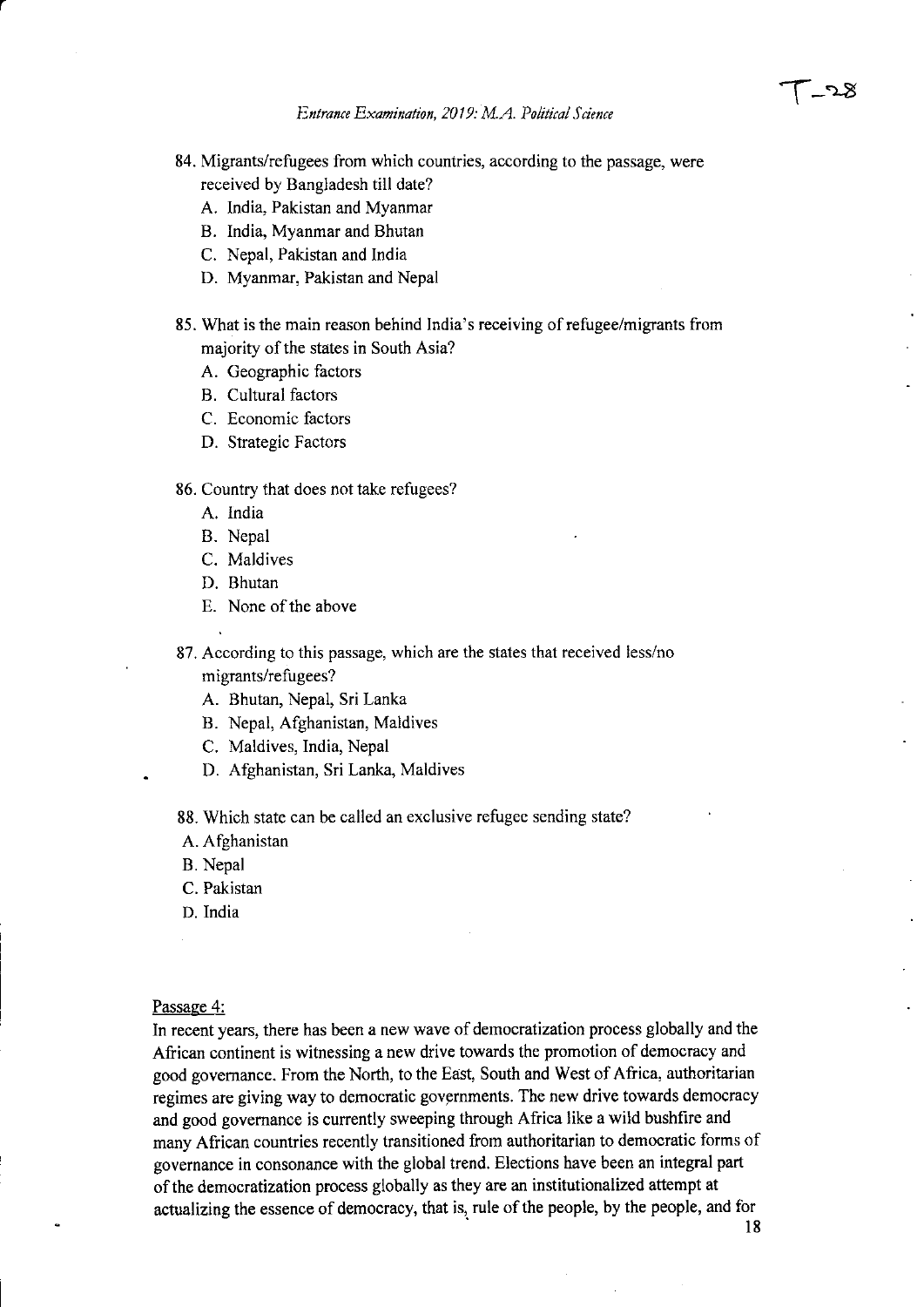the people. However, many of Africa's democratic elections have been marred with extreme controversy and violence. Corruption, massive rigging, ballot box snatching and political violence, and the winner takes all syndrome has impacted negatively on the democratic process.

In many African countries, violent protests mark the proclamation of election results. Peaceful handover to opposition parties by the ruling party is rare, while many rulers have become life presidents. There is a general apathy of the electorate to elections as a majority of the people especially those in the rural areas view the state as having little or no relevance to them. This is resultant from the failure ofthe state to provide social security or any form of social citizenship and has thus alienated a majority of the populace. Committed to the promotion of the universal values and principles of democracy, good governance, human rights and the right to development and determined to promote and strengthen good governance through the institutionalization of transparency, accountability and participatory democracy, the African Union adopted the African Charter on Democracy, Elections and Governance (the Charter). The African Union has worked towards achieving credible, free and fair elections for sustainable democratic governance. But in spite of the Charter, the ideals of democratic concept have been continually flouted by most African states without appropriate sanctions by the African Union.

[Oluwakemi Ayanleye, 'Elections as a Tool of Democratization in Africa', International Journal of Sustainable Development, 2014].

- 89. The author sees democracy and good governance in Africa as part of a:<br>A. New wave of African interaction with the globalised world
	-
	- B. New wave of democratization
	- C. New wave of authoritarianism
	- D. New wave leading to globalization
- 90. The author writes about a global trend of shift from:
	- A. Violence to peace in Africa
	- B. Nation building to firm international relations
	- C. Authoritarianism to globalization
	- D. Authoritarianism to democratic forms of government
- 91. According to the author, without elections, the essence of democracy:
	- A. Will be part of institutions
	- B. Will be very complicated
	- C. Will not be achieved
	- D. Will not be close to people's hearts
- 92. The democratic process in Africa, according to the author, has been adversely affected by violence and:
	- A. Regional gaps
	- B. Electoral malpractice
	- C. Wild bushfire
	- D. Voter anger

--r-e-8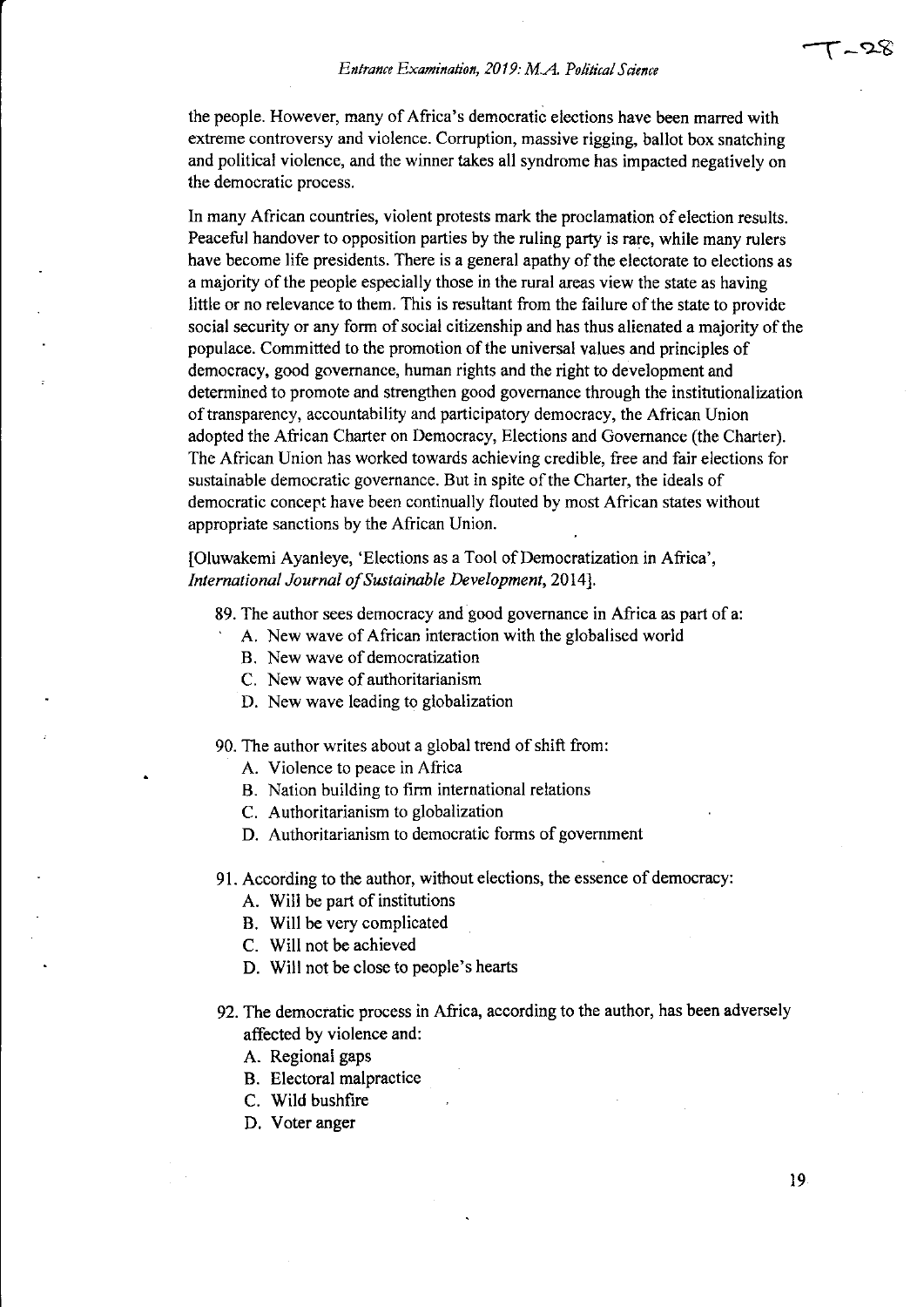- 93. For rural voters, state is a:
	- A. Distant entity
	- B. Powerful entity
	- C. Relevant entify
	- D. Voter friendly entiry

#### 94. The African Union has not been very effective against:

- A. Violation of people's value systems
- B. Violation of international norms
- C. Violation of democratic norms
- D. Violation of the election model code

#### Passage 5:

The term populism is generally used by the press in India to refer to the indiscriminate use of public resources to give goods away to voters. With these connotations of crowd-pleasing politics, populism has become a pejorative term. Populist politicians are criticised for giving away 'freebies' or 'sops' and pandering to the baser instincts ofvoters. Populists, it is often assumed, govern in irrational and irresponsible ways, and threaten fiscal chaos with their largesse. However, literature on politics in Tamil Nadu has developed much more nuanced interpretations of populism. Populism is <sup>a</sup> useful term if it is understood to mean a form of politics linked to the aspirations of the people. Putting the people at the centre of a political strategy is a theme taken up in a number of scholarly studies of populism.

Populists claim government should benefit the general population and not be captured by sectional intcrests. Social divisions, which encourage sectionalism, are deemphasised in populist rhetoric that claims the common people are an indivisible group; although quite who the 'people' are, is a matter for debate. Populist leaders may leave this category quite vague, or contradict the universalising logic implied by the term 'people' when they equate the'people'with a racial category or a class group. Where the people are defined with reference to specific attributes, the definition may change over time or according to political necessity. The people are often identified antagonistically, in relation to outsiders or a threatening 'other'.

Populists frequently claim the common people have been cheated of their due by an oppressive elite. Hostility towards elite groups is a common feature of populist ideologies. Populism is frequently, though not always, promoted by a charismatic leader. I define populism as an ideological construct that celebrates the importance of the ordinary people, asserts these people should not be divided by social hierarchy and justifies improvements in their welfare. Populist projects have much in common with nationalist mobilisations that also seek to build cross-class coalitions (and deemphasise conflict among the people of the nation).

[Andrew Wyatt, 'Populism and politics in Tamil Nadu', Contemporary South Asia, 2013]

- 95. Which of the following is true about 'populist rhetoric'?
	- A. It claims that the govemment should benefit the elite
	- B. It claims that the people cannot be divided along sectional interests
	- C. It often associates the people with a racial category or a class group
	- D. It claims that the people can be captured by sectional interest

 $T - 28$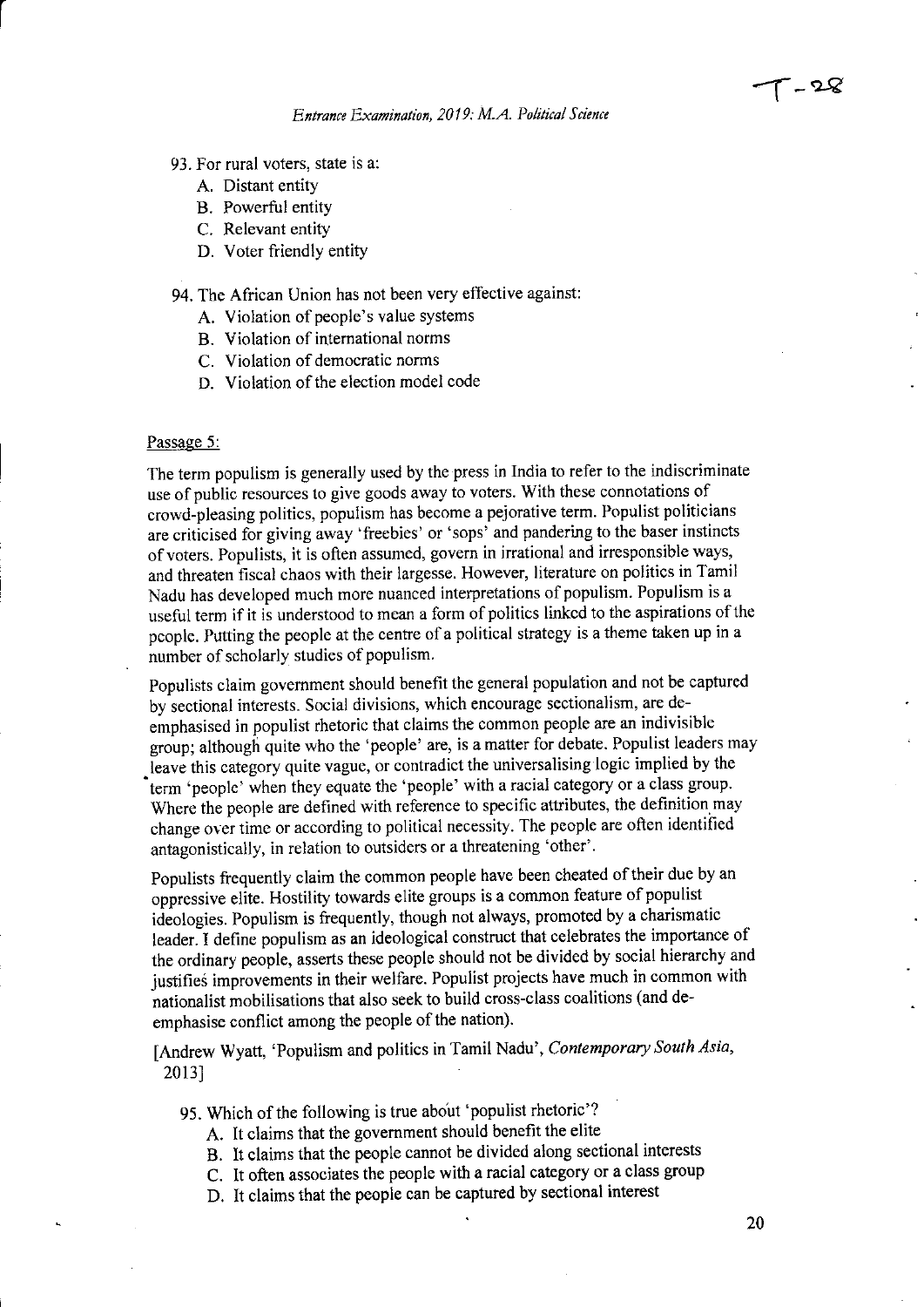- 96. In what sense has 'populism' become a pejorative term?
	- A. Because it connotes reckless distribution of public resources
	- B. It amounts to immoral appeasement of voters
	- C. It leverage populists who govern irrationally and irresponsibly
	- D. All of the above
- 97. What, according to the author, characterizes the general understanding of populism in Tamil Nadu?
	- A. It puts people and their aspirations at the heart of their analytical focus
	- B. It focuses on the irrational and reckless distribution of public resources
	- C. It focuses on how populism caters to the baser instincts of voters
	- D. It unduly focuses on the financial chaos it engenders
- 98. What does populism share in common with nationalist mobilizations?
	- A. Both emphasize on the indivisibility of people
	- B. Both emphasize on social hierarchy
	- C. Both emphasize on welfare
	- D. Both emphasize on the oppressive elite
- 99. What lies at the heart of populist ideology?
	- A. Claim that the oppressive elites hijacked and denied the common people their due
	- . B. Empathy of the common people towards the elites
		- C. Promotion of charismatic leader
		- D. None of the above

100. For populists, people are identified in relation to?

- A. Sectional interests
- B. Charismatic leader
- C. Outsiders
- D. Voters